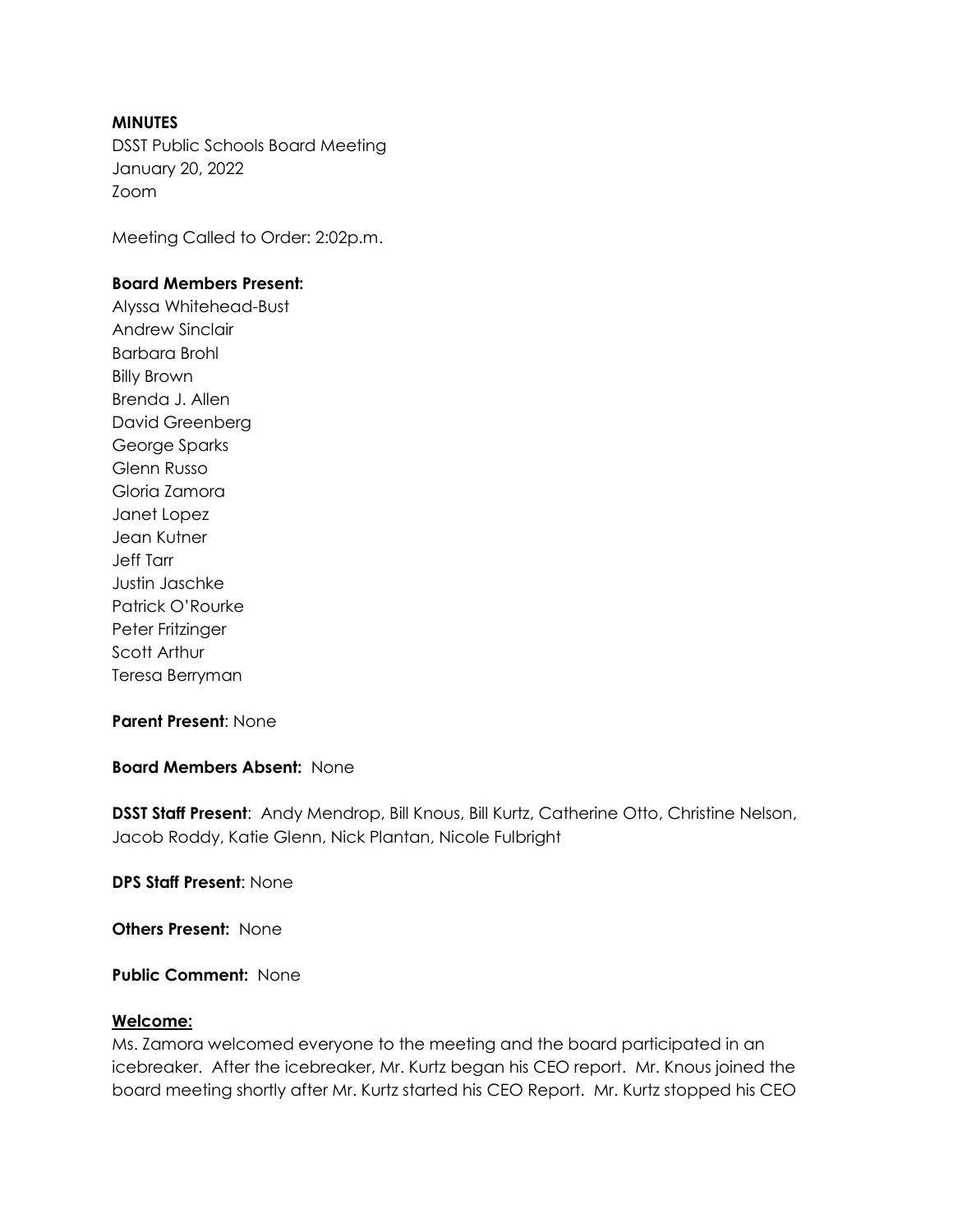report and introduced Bill Knous, DSST: College View High School's School Director. Mr. Knous shared a brief overview of the school and then engaged in a Q&A with the board.

## **Approval Items**:

**Motion to approve previous board meeting minutes, Fritzinger Second**: Allen **Vote**: Unanimous approval

**Discussion:** Mr. Kurtz, Ms. Nelson, and Ms. Fulbright provided an update via PPT on current DSST operations.

### **Reports:**

**CEO:** Mr. Kurtz shared information on DSST's compensation for next school year, senior team searches, and an update on enrollment and choice.

**Executive:** Ms. Zamora shared that some updated charters were included in the board book and the rest will be shared in March. Ms. Zamora also reminded the board that your committee charter should serve as guiding principles and a road map for your committee's work.

**Finance & Operations:** Mr. Russo shared that the board needs to approve a revised budget that includes providing additional funds toward Aurora Science and Tech.

# **Motion to reset AST budget to include additional \$2.2M investment in Aurora Science and Tech campus completion, Fritzinger**

**Second**: Berryman **Vote**: Unanimous approval

**Advancement:** Mr. Mendrop presented a PPT on DSST's Development Strategy, where we currently are in development, and our current donor narrative and priorities.

**New Business**: None

### **Executive Session**

Ms. Zamora stated, "I would entertain a motion to go into Executive Session as permitted by the Colorado Open Meetings Act for the purpose of considering the following matters:

- (2) Pursuant to Colorado Revised Statute 24-6-402
	- $\bullet$  (4) (e) negotiations

**Motion to go into Executive Session, Kutner Second**: Allen